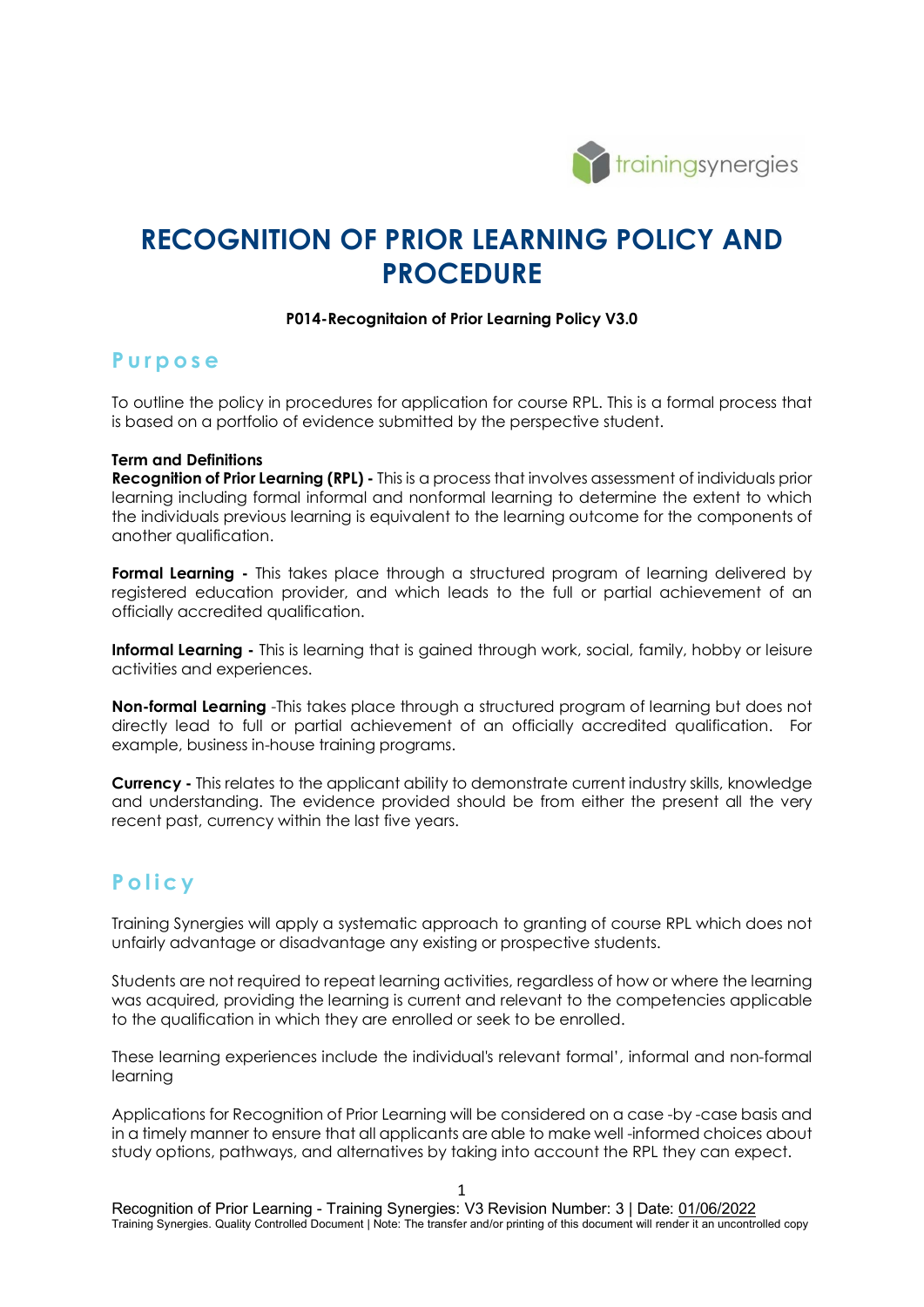Applicants are required to complete the appropriate section of the **Application for Recognition of Prior Learning** and provide evidence in support of each unit of competency subject for which RPL is sought forms of evidence may include:

- ❖ High school transcripts
- University / TAFE other providers transcripts
- Course subject outlines
- ◆ Detailed Resume (CV) with referee details
- Results/Statements of Attendance/certificates relating to business in-house courses workshops and seminars
- ❖ Position descriptions
- \* Relevant licences
- \* References/statements of Service/letters of support from past employers (these must be on the relevant company letterhead, dated and signed)
- Diaries/task sheets/ job sheets/logbooks
- ◆ Membership of relevant professional associations, etc.

All evidence presented must be written in the English language. It is the applicant's responsibility to have the documents translated into English by recognised authority, such as an official translator or government official.

The evidence will be assessed and, if necessary, an interview held at which you may provide additional evidence of the relevant competencies or demonstrate the relevant skills.

The interview will be conducted via telephone. In such circumstances, prior to the telephone interview commencing, the student must provide Training Synergies with a copy of all the supporting evidence; all evidence documents must be verified by a Justice of the Peace or equivalent authority as being true copies of the original.

Training Synergies reserves the right not to recognise part or all any previous experience if the assessor believes that the competencies or knowledge demonstrated and recorded fall significantly short of the industry standard as stated within the relevant National Training Package of the accredited course. In such case, you will be required to complete further related training.

There is no limit to the amount of RPL that can be granted to anyone student. However, the student will still be liable for the full course fee as per the fee schedule.

## **Application Procedure**

Applications for Recognition of Prior Learning (RPL) are administered by the Student Support Team. Students are encouraged to discuss any prior learning they may have with the Career Consultants who can provide further guidance if needed in relation to the process shown below.

- 1. Candidates should think carefully about what expertise has been acquired overtime whether they have depth of knowledge and all strong skills in specific areas. (in most cases national Units of Competency will require more than just a basic or introductory knowledge of an area). They should then consult with their Career Consultant for advice in relation to the process, and for details of the service fee that may apply.
- 2. If the candidate wishes to proceed with the application, he/she should obtain a relevant application form from the Career Consultant at enrolment of The Student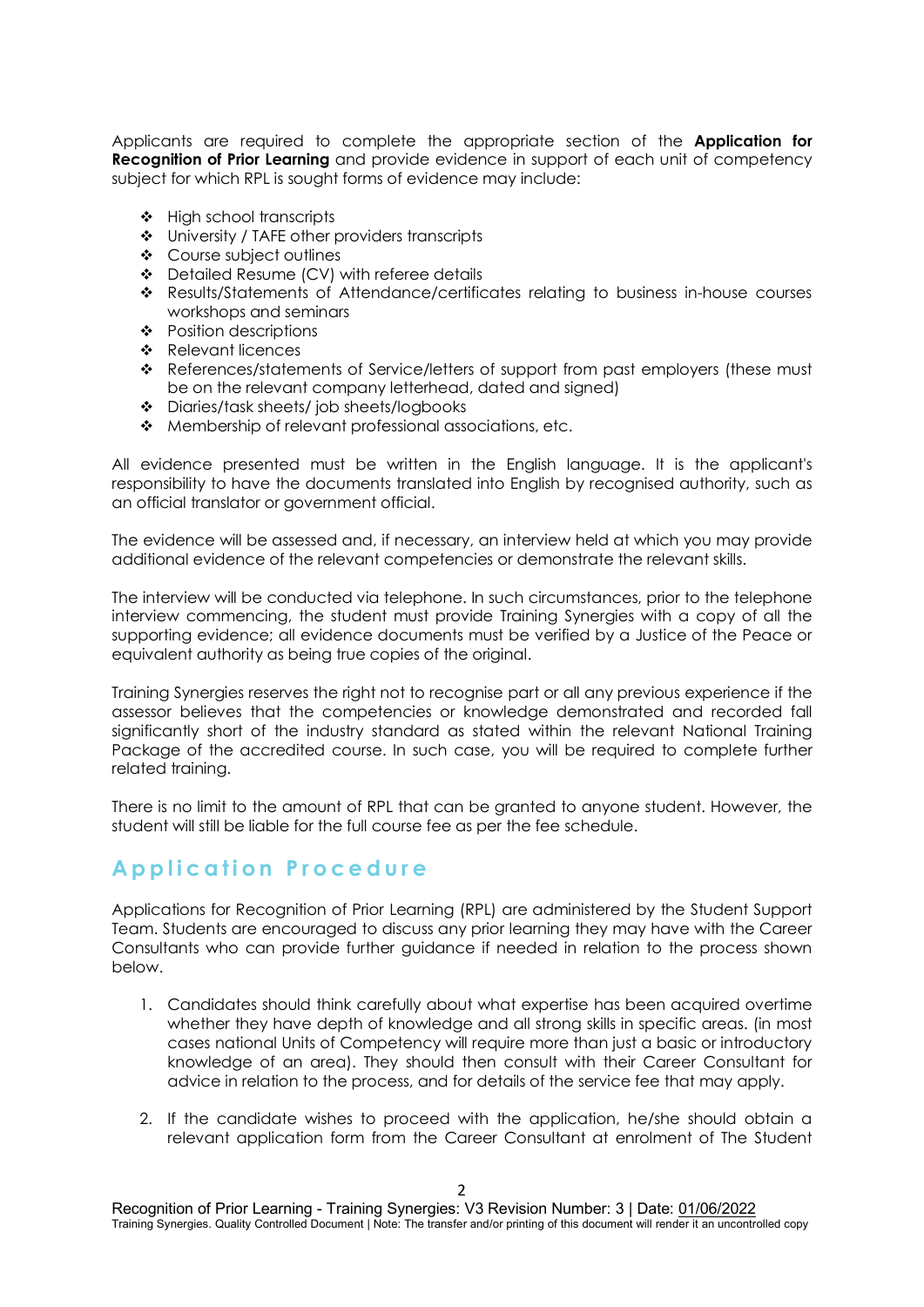Support Team. Please refer to the RPL application form the RPL Application Form. The RPL Application Form is automatically generated and is sent directly to the student.

- 3. Once the application form has being completed by the student it should be submitted to Training Synergies.
- 4. Applications must be accompanied by evidence in support of each unit of competency/subject; types of acceptable evidence are listed above.
- 5. All evidence must be in the English language.
- 6. The RPL assessment will include the verification of the currency, relevance, and authenticity of the documents submitted. Accredited overseas educational institution and domestic academic qualifications presented for an application for course RPL will be authenticated by:
	- original documents being provided by the applicant to the authorised College representative; or
	- Copies of the original document being provided by the applicant which have been either:
		- o notarised by a justice of the peace or equivalent authority;

or

o Verified as a true copy of the original documents by an authorised College representative.

Should Training Synergies suspect that the academic document presented has been altered or fraudulently created, contact will be made with the conferring institution to validate the claims of the candidate.

All claimed work experience must be relevant to the qualification, and should be within the last five years of the date of application. Statement of Service provided must be on official company letterhead, providing contact details of the employer. Past and current employers are contacted to verify applicable work experience on a case-by-case basis.

- I. This evidence will be assessed, and if necessary, a telephone interview will be held with the candidate. The student must have provided Training Synergies with certified copies of the supportive evidence prior to the telephone interview commencing.
- II. Training synergies is to collate student's documents scan and upload to the students file on our system, checking that they have met the deadline. Original copies must then be photocopied, and the copies filed and stored in a locked cabinet at Training Synergies.
- III. Original documentation will be passed on to the Assessor of the relevant Faculty who will examine the evidence and if necessary, a telephone interview will be conducted, during which the student may provide additional evidence of the relevant competencies or demonstrate the relevant skills.
- IV. After this assessment process, Training Synergies will provide written notification to the student explaining the units for which RPL has been granted, and those which have been declined (if any) and why.